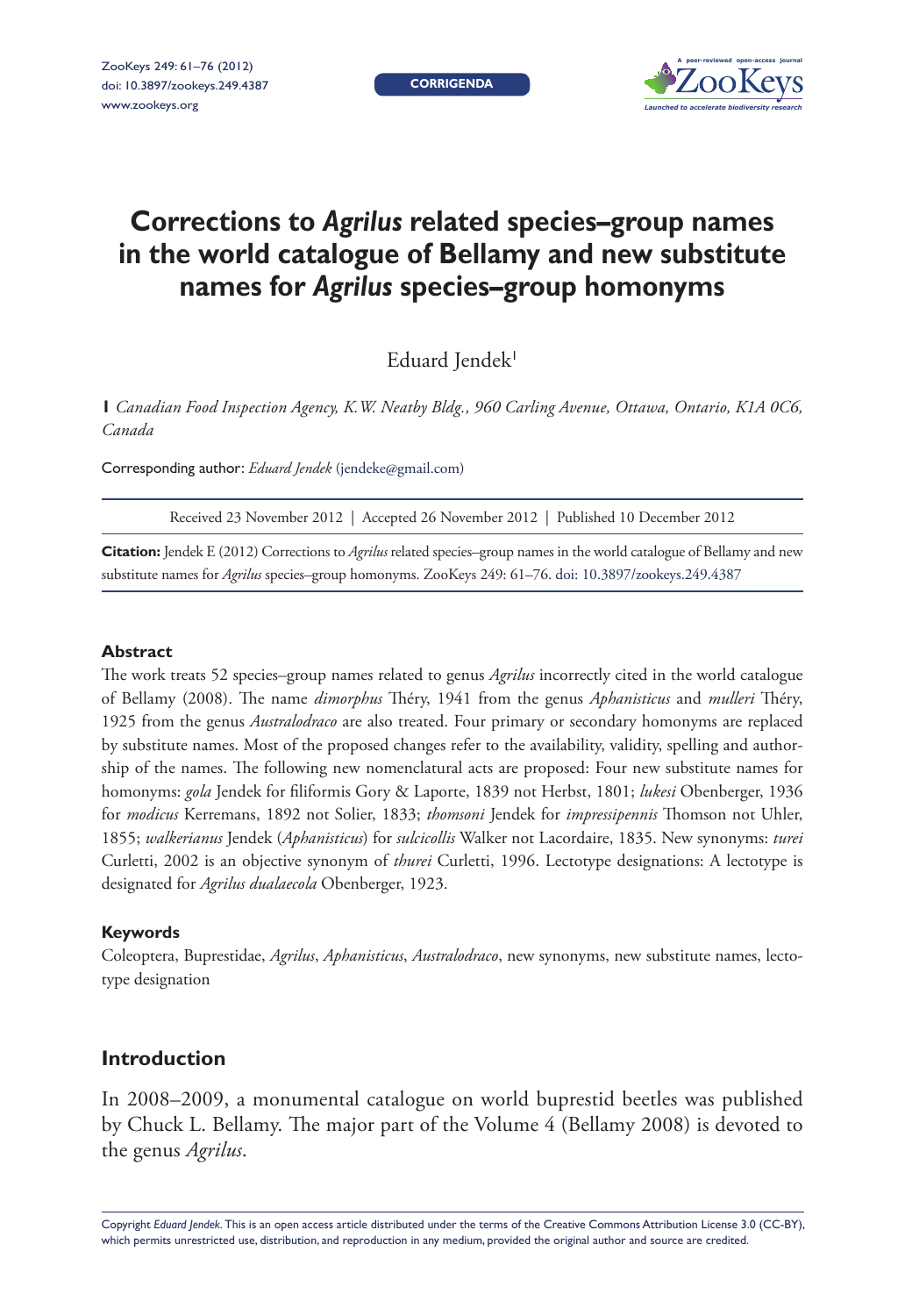This work is aimed to clarify and correct some taxonomic and nomenclatural problems published in the catalogue. The term *Agrilus* related species–group names means names originally or subsequently assigned to the genus *Agrilus*.

All data were checked from original publications rather than to rely on data published in the Zoological Records. The vast majority of treated taxa belongs to *Agrilus*, but some taxa of other genera are also influenced (see Abstract).

In the course of work, several *Agrilus* species–group names were found primary or secondary homonyms. These names are replaced by substitute names in the separate section.

Treated names are cited alphabetically. Each name has the corrected status in parenthesis with its generic assignment if other than *Agrilus*. Pages where and how a taxon is listed in Bellamy (2008) is cited on the second line. The treatment of each case is stated in the last paragraph.

### **Corrections to the Bellamy's catalog**

*acutipennis* Horn (unavailable name)

Pages 2216, 2258 – cited as an available synonym of *olivaceoniger* Fisher, 1928 on page 2216 and *quadriimpressus* on page 2258.

Remark. Horn (1891) did not propose the name as new, he cited *acutipennis* Mannerheim, 1837. The name *acutipennis* Horn is an unavailable name introduced by Fisher (1928).

*aenescens* Kerremans, 1903 (valid name)

Page 1953 – cited as a synonym of *aenescentellus* Obenberger, 1936c.

Remark. The name *aenescentellus* Obenberger, 1936c was proposed as a replacement name for *aenescens* Kerremans, 1903 not Shilsky, 1888. Because the name *aenescens* Shilsky is unavailable (see Jendek 2002b), the name *aenescentellus* Obenberger is an unnecessary replacement name and junior objective synonym of *aenescens* Kerremans.

#### *agadiensis* Théry, 1910 (valid name)

Page 2050 – cited as a synonym of *cupriventris* Gory & Laporte, 1839

Remark. The name *agadiensis* Théry, 1910 was cited by Curletti (1993) as a valid name of species. This latest taxonomic act has been omitted.

*atriplicis* Escalera (unavailable synonym of *rabaticus* Théry, 1930)

Page 2261 – cited as available synonym of *rabaticus*

Remark. Escalera (1914) did not propose the name as new, he cited Abeille as the author. The name *atriplicis* Escalera is an unavailable name introduced in the synonymy of *A. rabaticus* by Obenberger, 1936a.

*bandanus* Obenberger, 1933 (unavailable synonym of *sulphurifer* Burmeister, 1872) Page 2318 – cited as available synonym of *sulphurifer*

Remark. The name *bandanus* Obenberger, 1933 was proposed for an aberration, which is an unavailable name (ICZN, Article 45.6.2).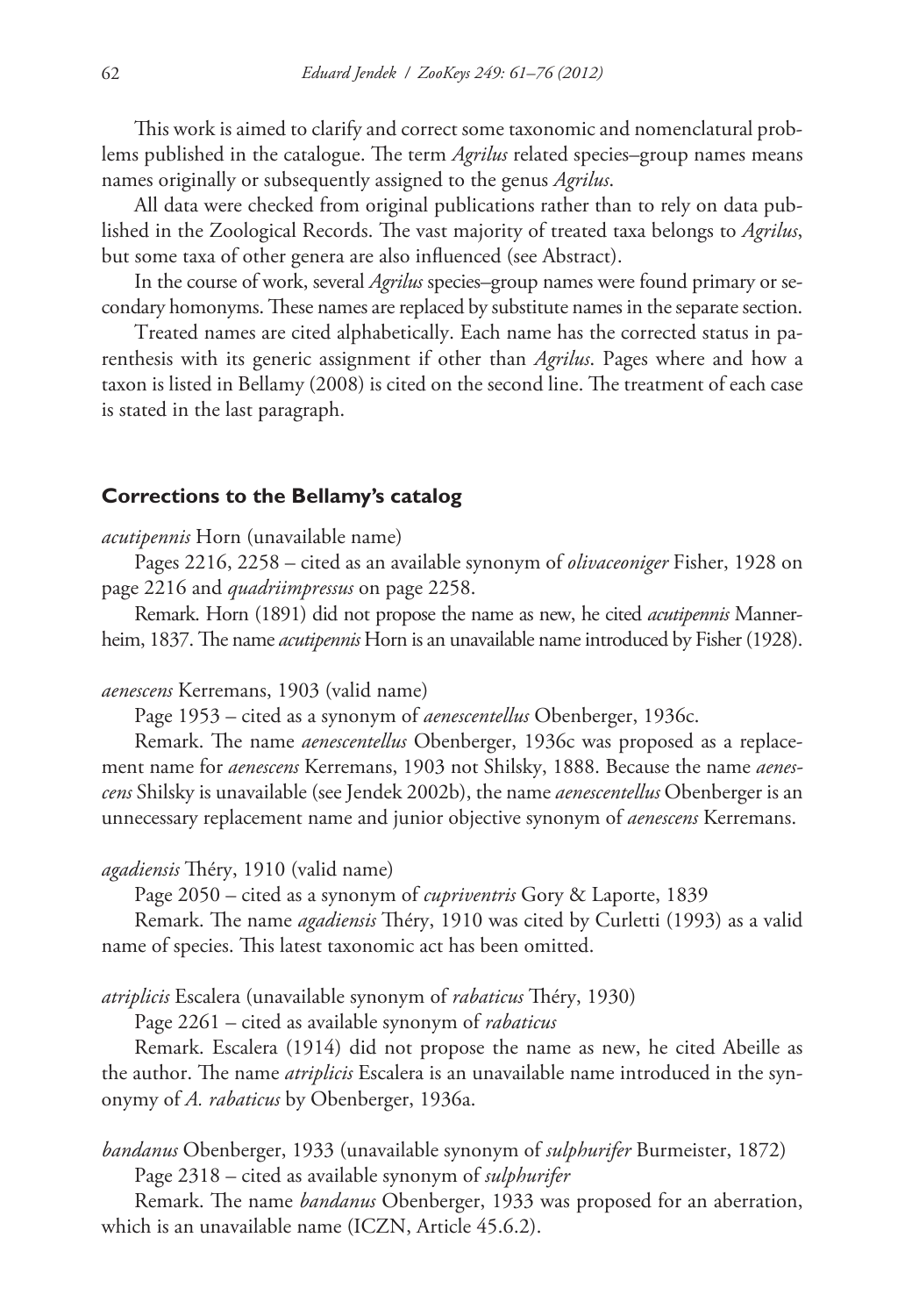*bayeri* Obenberger, 1935d (synonym of *sinensis splendidicollis* Fairmaire, 1889) Page 2294 – cited as *beyeri*; synonym of *sinensis splendidicollis*

Remark. Original spelling of this patronymic name is *bayeri* (dedicated to Prof. E. Bayer) not *beyeri* which is incorrect subsequent spelling.

*bolamanus* Kerremans (unavailable synonym of *buraicus* Obenberger, 1928)

Page 2010 – cited as available synonym of *buraicus*

Remark. Kerremans (1914) did not propose the name as new, he cited *Agrilus bolamanus* Kerremans 1906. The name *bolamanus* Kerremans, 1914 not Kerremans, 1906 is an unavailable name introduced in the synonymy of *A. buraicus* by Obenberger (1928).

*borrei* Kerremans (unavailable synonym of *deborrei* Dugès, 1891)

Page 2059 – cited as available synonym of *deborrei*

Remark. Kerremans (1892a) did not propose the name as new, he misspelled *Agrilus deborrei* Dugès, 1891. The name *borrei* Kerremans is an unavailable name introduced in the synonymy of *A. deborrei* by Waterhouse (1897).

*caliginulus* Obenberger, 1935e (valid name)

Page 2012 – cited as *calliginulus*

Remark. Original spelling of the name is *caliginulus* not *calliginulus* which is incorrect subsequent spelling.

## *cameroni* Bellamy, 1999 (unavailable name)

Page 2012 – cited as valid name for species

Remark. The name *cameroni* Bellamy, 1999 was proposed as a new replacement name for *dimorphus* Théry, 1941, which was supposed to be preoccupied by *dimorphus* Obenberger, 1923. Théry (1941), however, did not propose *dimorphus* in *Agrilus* but in *Aphanisticus* so the replacement was unnecessary*.* The names *Agrilus dimorphus* Théry and *Agrilus cameroni* Bellamy are unavailable names. See also notes at *dimorphus* Théry, 1941.

# *camerounensis* Obenberger (unavailable name)

Page 2012 – cited as *cameroonensis* and valid name for species

Remark. The name *camerounensis* Obenberger, 1931 is listed as a valid name of species but I failed to find original publication neither by Obenberger or anybody else. The name *camerounensis* Obenberger is an unavailable name introduced by Curletti (1993) .

# *capicola* Kerremans, 1898 (valid name)

Page 2013 – cited as *capicolus*

Remark. Original spelling of the name is *capicola* not *capicolus.* The name *is to be treated as a noun in apposition to the name of its genus* as ruled be ICZN (Article 31.2.2). The name *capicolus* is an incorrect subsequent spelling.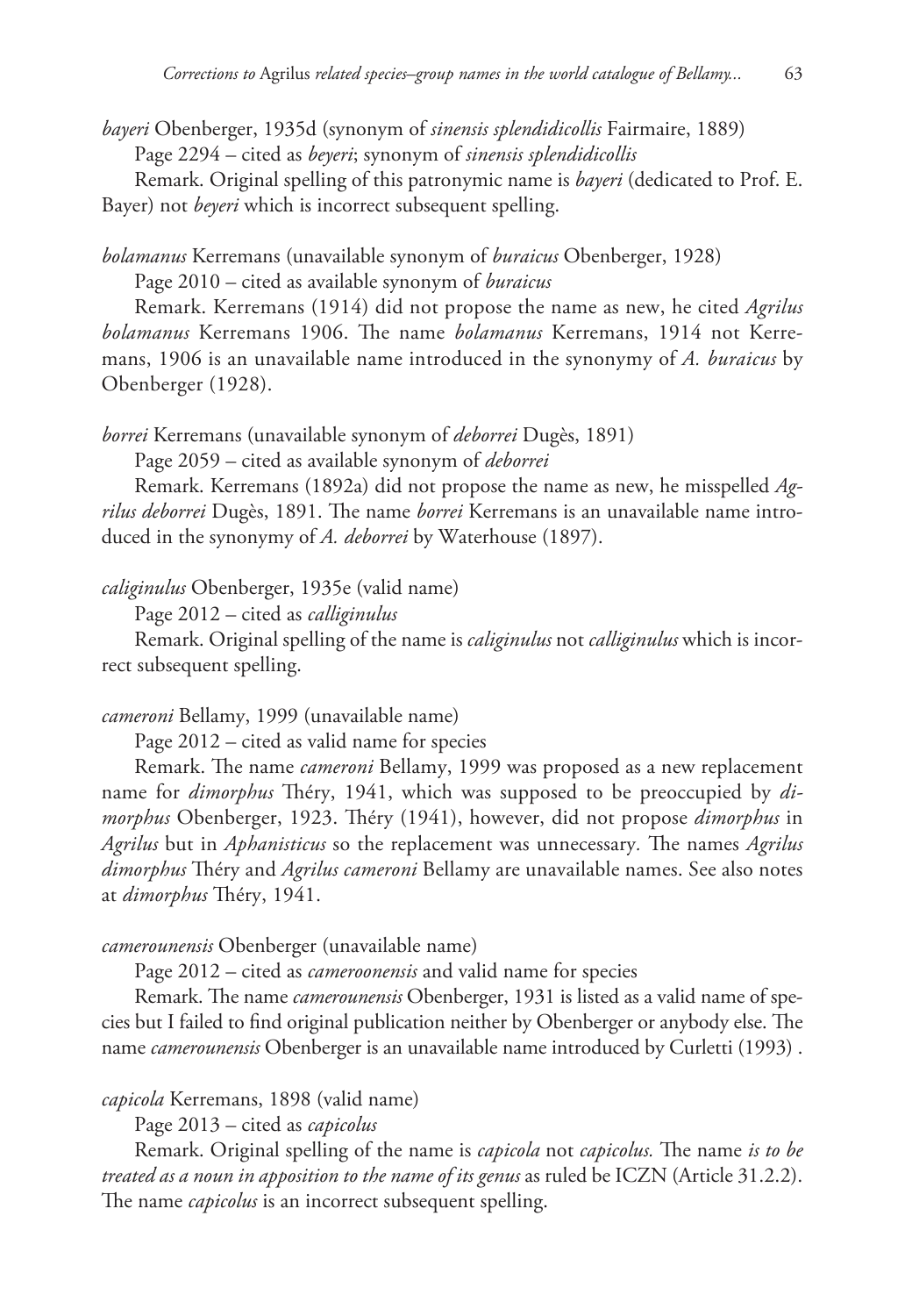*coeruleoniger* Fisher, 1929 (valid name) Page 2032 – cited as *coeruleonigra*

Remark. Original spelling of the name is *coeruleonigra.* The ending has to be changed to *coeruleoniger* to agree with the genus gender. This is a mandatory change ruled by ICZN (Article 34.2).

*confusulan* Obenberger, 1935a (unavailable synonym of *grandis* Gory & Laporte, 1839) Page 2115 – cited as *confusulus* and unavailable synonym of *grandis*

Remark. Original spelling of this unavailable name proposed for an aberration is *confusulan.*

*coronifrons* Obenberger, 1931a (valid name)

Page 2227 – cited as a synonym of *patricius*

Remark. I failed to trace any author who proposed the synonymisation of the names *patricius* Obenberger, 1931a and *coronifrons* Obenberger, 1931a. The last use of both names was that of Curletti (1998b) who cited them as valid names for species.

*cyaneus* Olivier (unavailable synonym of *viridis* Linné, 1758) Page 2354 – cited as available synonym of *viridis*

Remark. Olivier (1790a) did not propose the name as new, he cited *Buprestis cyanea* Fabricius, 1775. The name *cyaneus* Olivier is an unavailable name introduced in the synonymy of *A. viridis* by Schönherr (1817).

*dicalis* Kerremans (unavailable synonym of *dualis* Kerremans, 1903)

Page 2069 – cited as valid name for species.

Remark. Kerremans never proposed the name *dicalis*. This name was introduced by Obenberger (1936) who misspelled the name *dualis* Kerremans, 1903. This lapse was repeated by Blackwelder (1944) and later by Bellamy (2008). The name *dicalis* Kerremans is an unavailable synonym of *dualis* Kerremans, 1903.

*dimorphus* Théry, 1941 (*Aphanisticus*; valid name for species)

Page 2012, 2395 – cited as a synonym of *cameroni* Bellamy, 1999 in *Agrilus* on page 2012 and as a valid name for species in *Aphanisticus* on page 2395.

Remark. The name *dimorphus* Théry, 1941 is a valid name for species in *Aphanisticus*. See also remarks at the name *cameroni* Bellamy, 1989.

*dualaecola* Obenberger, 1923 (synonym of *roscidinus* Obenberger, 1923)

Page 2268, 2310 – cited as a synonym of *roscidinus* on page 2268 and synonym of *subcurtulus* on page 2310.

Remark. Curletti (1993) examined 3 syntypes of *Agrilus roscidinus* subspecies *dualaecola* Obenberger, 1923 in National Museum , Prague, Czech Republic (NMPC) and found out that they belong to two different taxa. He treated the name *dualaecola* as a junior subjective synonym of *aterrimus* Kerremans, 1909 based on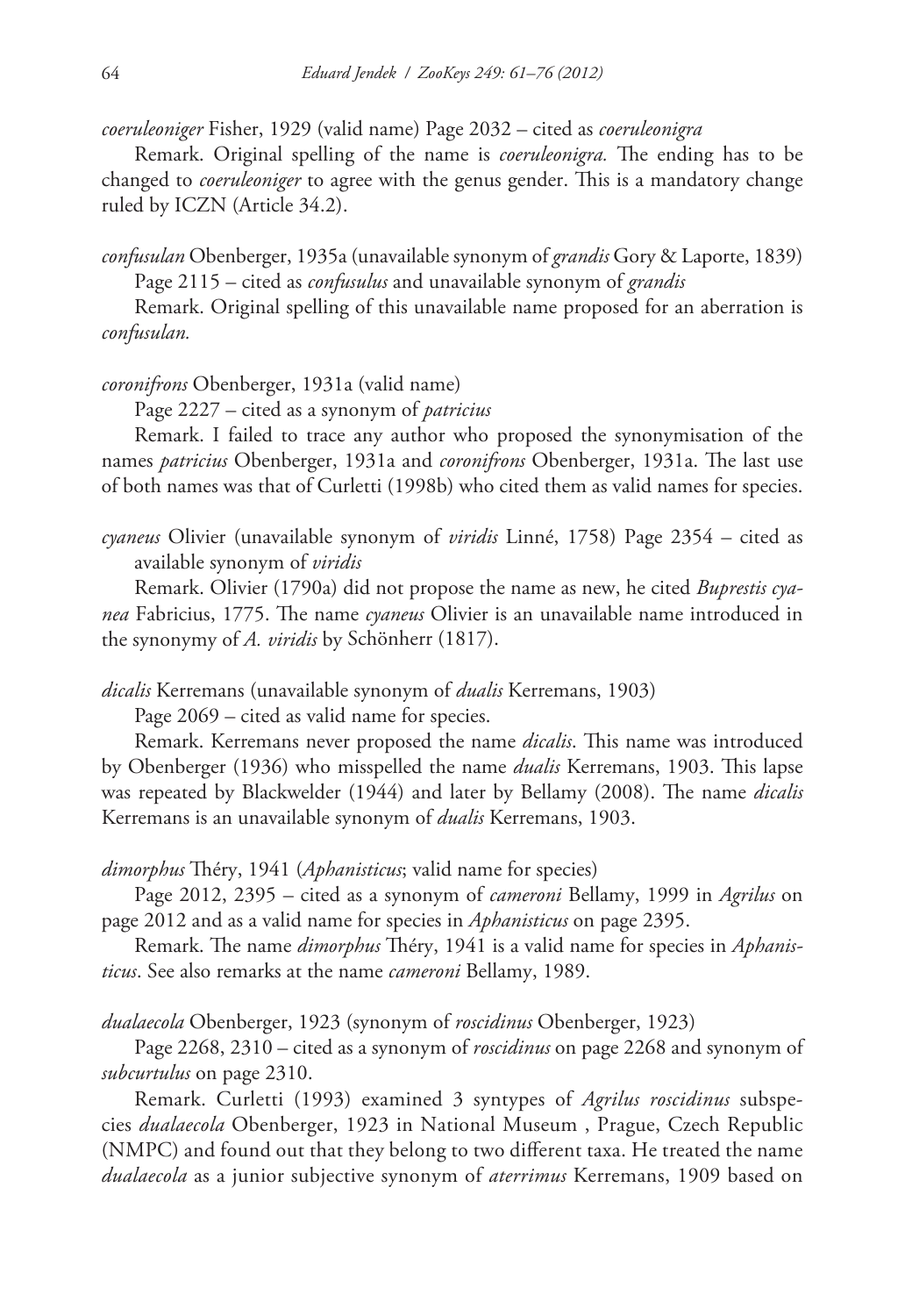two female syntypes as well as a synonym of *roscidinus* Obenberger, 1923 based on a single male syntype. Bellamy followed this approach and cited the *dualaecola* also as a synonym of two different names (see above). In order to preserve the stability of nomenclature by fixing the status of the specimen as the sole name–bearing type of a particular nominal taxon, I designate herein the male syntype of *Agrilus roscidinus* subspecies *dualaecola* Obenberger, 1923 preserved in NMPC as a lectotype. The name *dualaecola* Obenberger, 1923 is a junior subjective synonym of *roscidinus*  Obenberger, 1923.

*cyanophilus* Schaefer, 1946 (unavailable synonym of *suvorovi* Obenberger, 1935)

Page 2320–2321, 2358 – cited as unavailable synonym of *suvorovi* on Page 2320 and as *cyanophila* an unavailable synonym of *viridis* on Page 2358

Remark. The name *cyanophila* Schaefer, 1946 was proposed for an aberration. The name with the correct ending *cyanophilus* is an unavailable synonym of *suvorovi* Obenberger, 1935 (see also Jendek 2002a).

*enriquei* Murria Beltrán & Murria Beltrán, 2007 (valid name) Page 2083 – cited as *enriguei*

Remark. Original spelling of this patronymic name is *enriquei* (dedicated to Enrique Murria Beltrán) not *enriguei* which is incorrect subsequent spelling.

*escalerai* Obenberger, 1921 (valid name) Page 2084 – cited as *escaleri*

Remark. Original spelling of this patronymic name is *escalerai* (dedicated to Escalera) not *escaleri* which is incorrect subsequent spelling.

*ferrugineoguttatus* Gory & Laporte (unavailable synonym of *discolor* Fåhraeus, 1851) Page 2072 – cited as available synonym of *discolor*

Remark. Gory and Laporte (1839) did not propose the name as new, they cited *Agrilus ferrugineoguttatus* Herbst, 1801. The name *ferrugineoguttatus* Gory & Laporte is an unavailable name introduced in the synonymy of *A. discolor* by Fåhraeus (1851).

*fulgidicollellus* Obenberger, 1935 (unavailable name)

Page 2328 – cited as available synonym of *thoracicus*

Remark. Obenberger (1935c) proposed a replacement name *fulgidicollellus* for non–existing name *fulgidicollis* Fisher not Dejean. The name *fulgidicollellus* Obenberger is an unavailable name with no relation to the name *thoracicus* Gory & Laporte, 1839, as erroneously stated by Moore Rodriguez (1985).

## *goryi* Saunders, 1871 (valid name)

Page 2118 – cited as valid name proposed as a replacement name

Remark. The name *goryi* Saunders, 1871 is a name proposed by indication to the bibliographic reference of Laporte and Gory (1839) (see ICZN Article 12.2) and not a proposal of a new replacement name.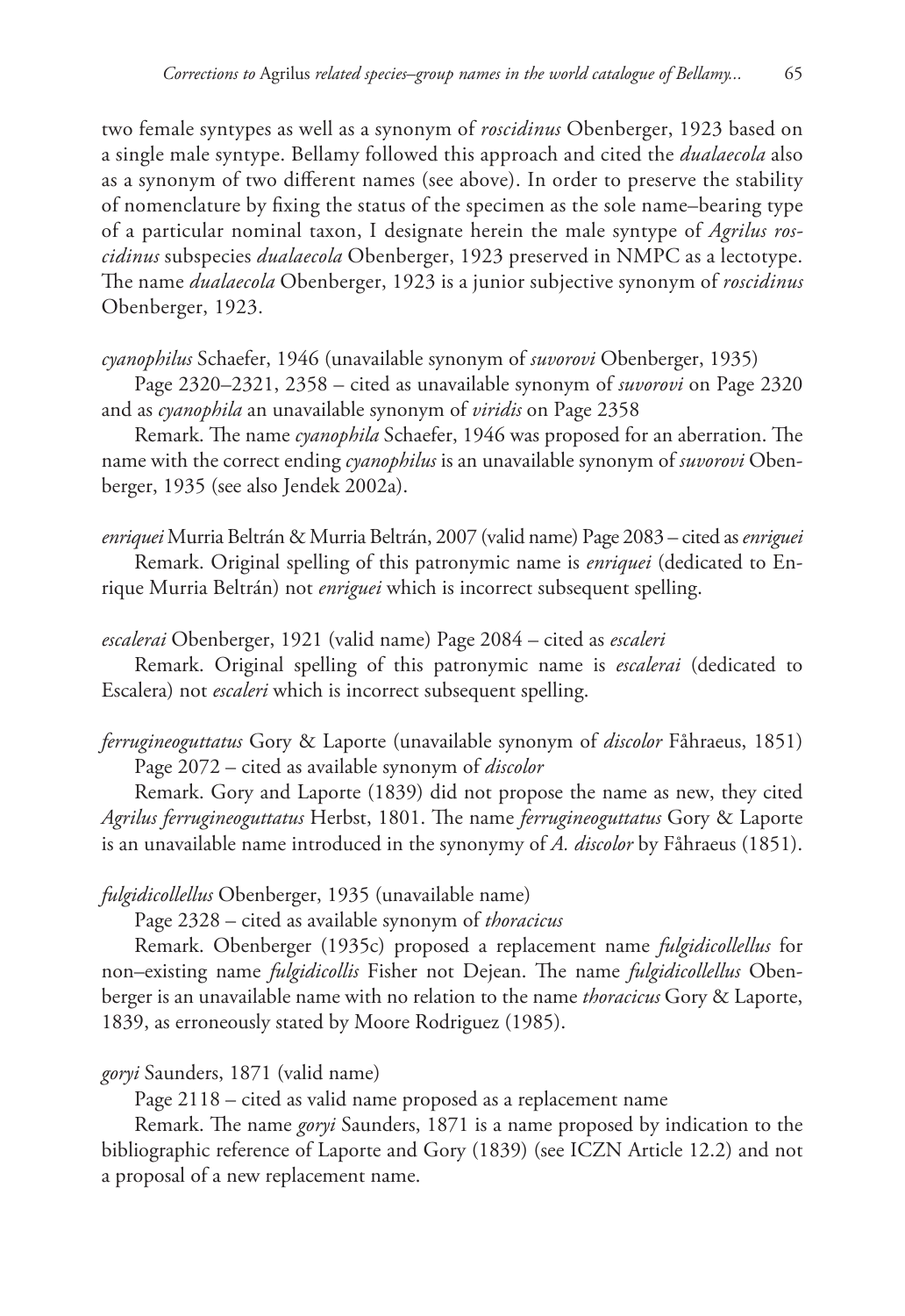*guerryi* Obenberger, 1933 (valid name)

Page 2118 – cited as *guercyi*

Remark. Original spelling of this patronymic name is *guerryi* (dedicated to Guerry) not *guerrcyi* which is an incorrect subsequent spelling.

*ingnoratus* Obenberger, 1924 (unavailable synonym of *ribbei* Kiesenwetter, 1879) Page 2266 – cited as available synonym of *ribbei*

Remark. Obenberger (1924) described an *Agrilus* which name was spelled as *ingnoratus* on page 44 and *ignoratus* on pages 45 and 46. Precedence of the name *ignoratus* was fixed by Obenberger (1926) as the first reviser (ICZN Article 24.2.4). The name *ingnoratus* is an incorect original spelling and unavailable name (ICZN Article 32.4)].

*insulicola* Kerremans, 1912 (valid name)

Page 2141 – cited as *insulicolus*

Remark. Original spelling of this name is *insulicola* not *insulicolus.* The name *is to be treated as a noun in apposition to the name of its genus* as ruled be ICZN (Article 31.2.2). The name *insulicolus* is an incorrect subsequent spelling.

## *javicola* Fisher, 1935 (valid name)

Page 2146 – cited as *javicolus*

Remark. Original spelling of this name is *javicola* not *javicolus.* The name *is to be treated as a noun in apposition to the name of its genus* as ruled be ICZN (Article 31.2.2). The name *javicolus* is an incorrect subsequent spelling.

## *kachovskii* Obenberger, 1935e (valid name)

Page 2148 – cited as *kackovskii*

Remark. Original spelling of this patronymic name is *kachovskii* (dedicated to Kachovski) not *kackovskii* which is incorrect subsequent spelling.

*linearis* Panzer (unavailable synonym of *viridis* Linné, 1758)

Page 2354 – cited as available synonym of *viridis*

Remark. Panzer (1806) did not propose the name as new, he cited *Buprestis linearis*  Fabricius, 1792. The name *linearis* Panzer is an unavailable name introduced in the synonymy of *A. viridis* by Kiesenwetter (1857).

*mucronatus* Gory & Laporte (unavailable synonym of *goryi* Saunders, 1871)

Page 2110 – cited as available synonym of *goryi*

Remark. Gory and Laporte (1839) did not propose the name as new, they cited *Agrilus mucronatus* Klug, 1825. The name *mucronatus* Gory & Laporte is an unavailable name introduced in the synonymy of *A. goryi* by Saunders (1871).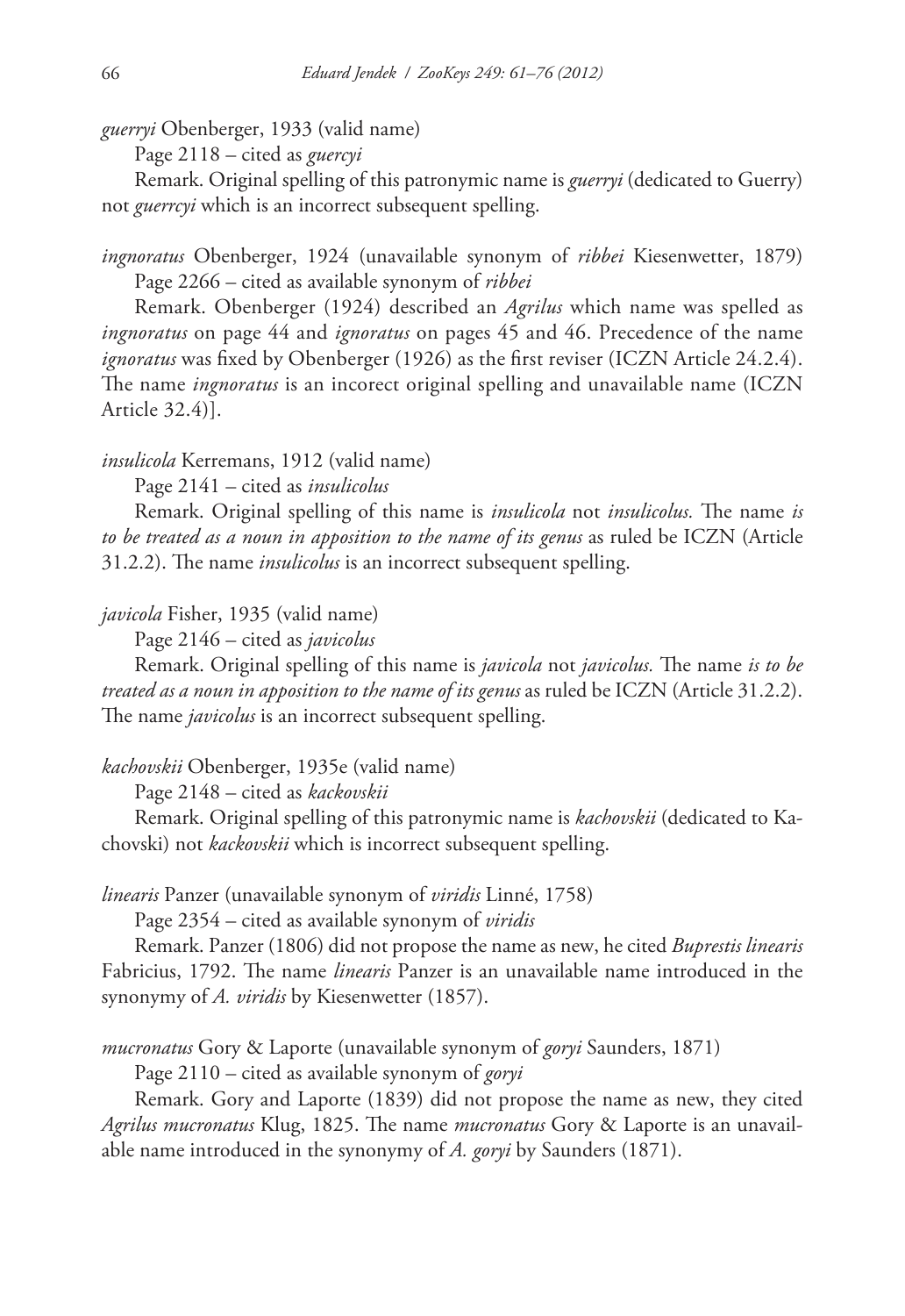*muscarinus* Baudon (unavailable synonym of *muscarius* Kerremans, 1895)

Page 2196 – cited as available synonym of *muscarius*

Remark. Baudon (1960) did not propose the name as new, he misspelled *Agrilus muscarius* Kerremans, 1895. The name *muscarinus* Baudon is an unavailable name introduced in the synonymy of *A. muscarius* by Descarpentries and Villiers (1963).

*mulleri* Théry, 1925 (*Australodraco*; valid name)

Page 2369 – cited as *muelleri*

Remark. Original spelling of this patronymic name is *mulleri* (dedicated to Franklin Müller) not *mülleri* which would authorized the mandatory change of *ü* to *ue* (ICZN, Article 32.5.2). The name *muelleri* is an incorrect subsequent spelling.

*novicus* Westhoff (unavailable synonym of *viridis* Linné, 1758)

Page 2356 – cited as available synonym of *viridis*

Remark. Westhoff (1881) did not propose the name as new, he misspelled the name *nocivus* Ratzeburg, 1837. The name *novicus* Westhoff is an unavailable name introduced in the synonymy of *A. viridis* by Obenberger (1936a).

*otini* Théry, 1934 (synonym of *lukuledianus* Kerremans, 1907)

Page 2172 – cited as subspecies of *lukuledianus*

Remark. The act of Curletti (1993) who cited *otini* Théry, 1934 as a junior synonym of *lukuledianus* Kerremans, 1907 was overlooked.

*parapupala* Curletti, 1998a (valid name)

Page 2225 – cited as *parapupalus*

Remark. Curletti (1998a) proposed the new species name *Agrilus parapupala* in order to stress its similarity with *A. pupala* Obenberger, 1935e. The name *parapupalus*  is an incorrect subsequent spelling. See also *pupala*.

*patrizii* Théry, 1927 (valid name)

Page 2227 – cited as *patrizzii*

Remark. Original spelling of this name is *patrizii* not *patrizzii* which is an incorrect subsequent spelling.

*politus* Weiss (unavailable synonym of *cuprescens* Ménétriés, 1832)

Pages 2048, 2356 – cited as unavailable synonym of *cuprescens* on page 2048 and as unavailable synonym of *viridis* on page 2356

The unavailable name *politus* cited by Weiss (1914) is a misidentification of *A. cuprescens* not *A*. *viridis* (Linné, 1758).

*pseudroberti* Fleischer, 1934 (unavailable synonym of *cyanescens* Ratzeburg, 1837)

Page 2055 – cited as *pseudoroberti*; unavailable synonym of *cyanescens*

Remark. The original spelling of this unavailable name proposed by Fleischer (1934) for an aberration is *pseudroberti* not *pseudoroberti*.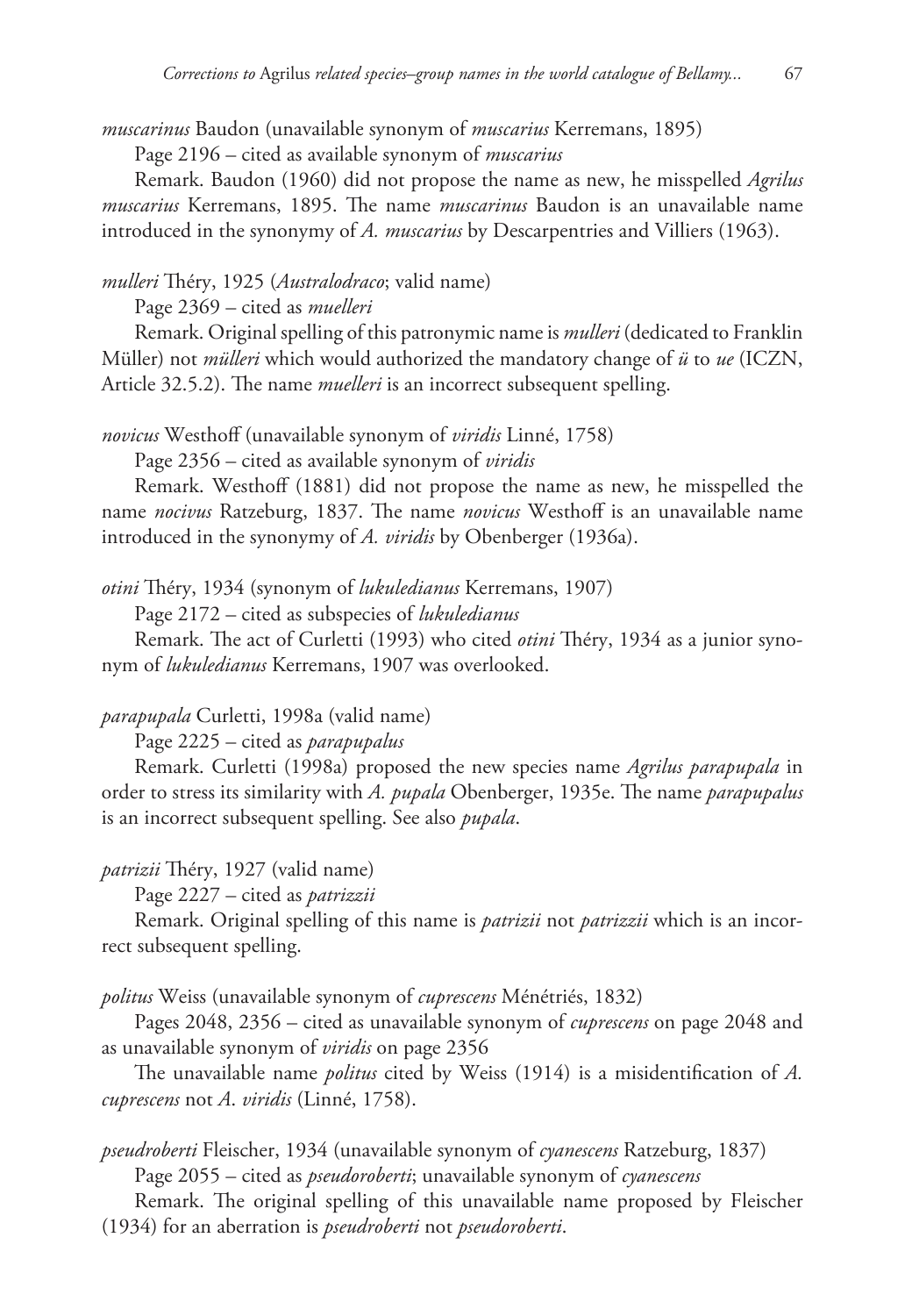*pupala* Obenberger, 1935e (valid name)

Page 2255 – cited as *pupalus*

Remark. Original spelling of the name is *pupala* not *pupalus.* Following the ICZN, Article 31.2.2., the name is to be treated as a noun in apposition and original spelling is to be retained. The *pupalus* is incorrect subsequent spelling. See also *parapupala.*

## *pygaera* Obenberger (unavailable name)

Page 2257 – cited as valid name of species

Remark. Obenberger (1931b) did not propose *pygaera* in the genus *Agrilus* but in *Anthaxia*. Ferreira (1963) erroneously cites the name in *Agrilus*. Bellamy (2008) followed the lapse of Ferreira. The name *Agrilus pygaera* Obenberger is an unavailable name.

*pyri* Blanchard, 1845 (available synonym of *sinuatus* Olivier, 1790b)

Page 2296 – cited as unavailable synonym of *sinuatus*

Remark. Blanchard (1845) cited name *pyri* without characters but the species is illustrated on the Plate 9, Fig 15. According the ICZN Article 12.2.7, the name published before 1931 without characters but associated with an illustration of the taxon being named is an available name.

## *rugiplumbeus* Cobos, 1964 (valid name)

Page 2274 – cited as *rugiplumbus*

Remark. Original spelling of this name is *rugiplumbeus* not *rugiplumbus* that is incorrect subsequent spelling.

*shamyl* Obenberger, 1922 (subspecies of *lineola* Kiesenwetter, 1857)

Page 2167 – cited as *shamyi*; subspecies of *lineola*

Remark. Original spelling of the name is *shamyl* not *shamyi* which is an incorrect subsequent spelling.

*sibiricola* Obenberger, 1924 (synonym of *laticornis* Illiger, 1803)

Page 2291 – cited as *sibiricolus*

Remark. Original spelling of this name is *sibiricola* not *sibiricolus.* The name *is to be treated as a noun in apposition to the name of its genus* as ruled be ICZN (Article 31.2.2). The name *sibiricolus* is an incorrect subsequent spelling.

*spiniger* Gory & Laporte, 1839 (available synonym of *spinamajor* Chevrolat, 1838) Page 2302 – cited as unavailable synonym of *spinamajor*

Remark. Gory and Laporte (1839) proposed *spiniger* as a name for new species. The name is junior secondary homonym to *spiniger* Eschscholtz, 1822. Lacordaire (1857) put it to the synonymy of *Agrilus spinamajor* Chevrolat, 1838.

*sulcifer* Bétis (unavailable synonym of *hyperici* Creutzer, 1799) Page 2130 – cited as available synonym of *hyperici*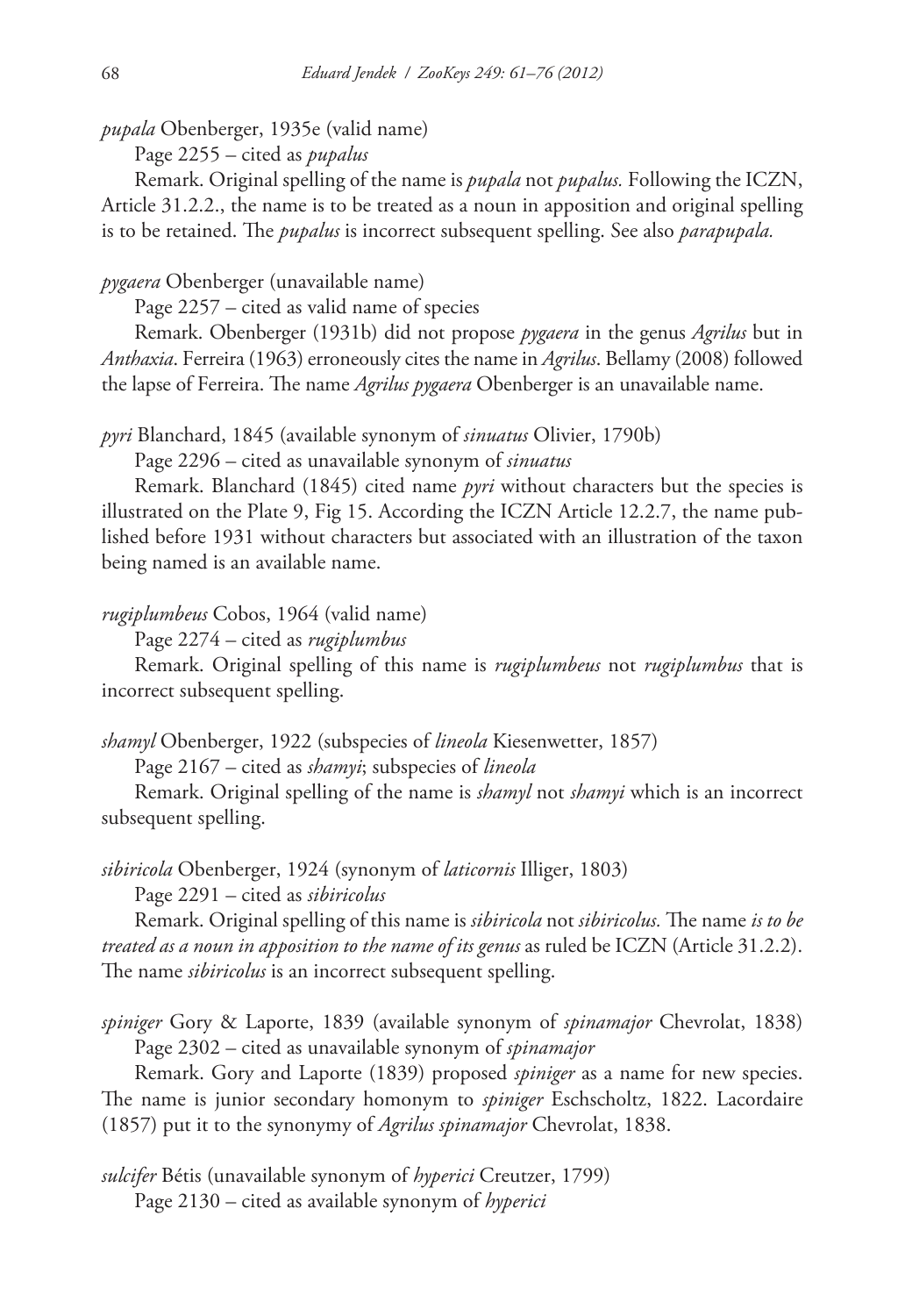Remark. Bétis (1908) did not propose the name as new, he cited *Agrilus sulcifer*  Abeille de Perrin, 1895. The name *sulcifer* Bétis is an unavailable name introduced in the synonymy of *A. hyperici* by Schaefer (1949).

*thurei* Curletti, 1996 (valid name) correct original spelling

Page 2337 – cited as a synonym of *turei*

Remark. The name *thurei* Curletti, 1996 was originally dedicated to A. Thure which follows from the *derivatio nominis* as well as from the name of collector cited on the labels of type specimens. The name was changed by Curletti (2002) to *turei* based on the fact that the verified name orthography is *Ture* not *Thure*.

Following the ICZN (Article 32.4): the original spelling of a name is the "correct original spelling", unless it is demonstrably incorrect as provided in Article 32.5. The Article 32.5 *requires clear evidence of an inadvertent error in the original publication itself without recourse to any external source of information*. The publication of Curletti (1996) itself doesn't provide such an evidence of an inadvertent error. The case is further intricate by the fact that Bellamy (2008) cited the original spelling of the name (*thurei*) as a synonym of the emended name (*turei*). If the nomenclatural act of Curletti (1996) had been a justified emendation then the emended name (*turei*) would have to take the authorship and date of the original publication (ICZN Article 19.2); and the incorrect original spelling sensu Curletti (*thurei*) would have no separate availability (Article 32.4).

The best solution for the stability of the nomenclature is the reversal to original state by following the ICZN Article 32.5. The name *thurei* Curletti, 1996 is a correct original spelling and the name *turei* Curletti, 2002 an unjustified emendation and available synonym of *thurei*.

*turei* Curletti, 2002 (available synonym of *thurei* Curletti, 1996) unjustified emendation Page 2337 – cited as valid name

Remark. See comments at *thurei* above.

*viridis* Seidlitz (unavailable synonym of *cuprescens* Ménétriés, 1832)

Pages 2047, 2356 – cited as unavailable synonym of *cuprescens* on page 2047 and unavailable synonym of *viridis* on page 2356

Remark. Seidlitz (1888) did not propose the name as new, he cited *Agrilus viridis*  Linné, 1758. The name *viridis* Seidlitz is an unavailable name introduced by Obenberger (1935b) as a synonym of *rubicola* Abeille de Perrin, 1897, which is currently a synonym of *cuprescens* Ménétriés, 1832.

*zanthoxylumi* Li Meng Lou, 1989 (valid name)

Page 2367 – Zhang and Wang are cited as authors.

Remark. The authorship of the name has been changed several times. Jendek & Grebennikov (2011) stated that Li Meng Lou (1989) is the first who established the name by presenting characters (ICZN, Article 13.1.1).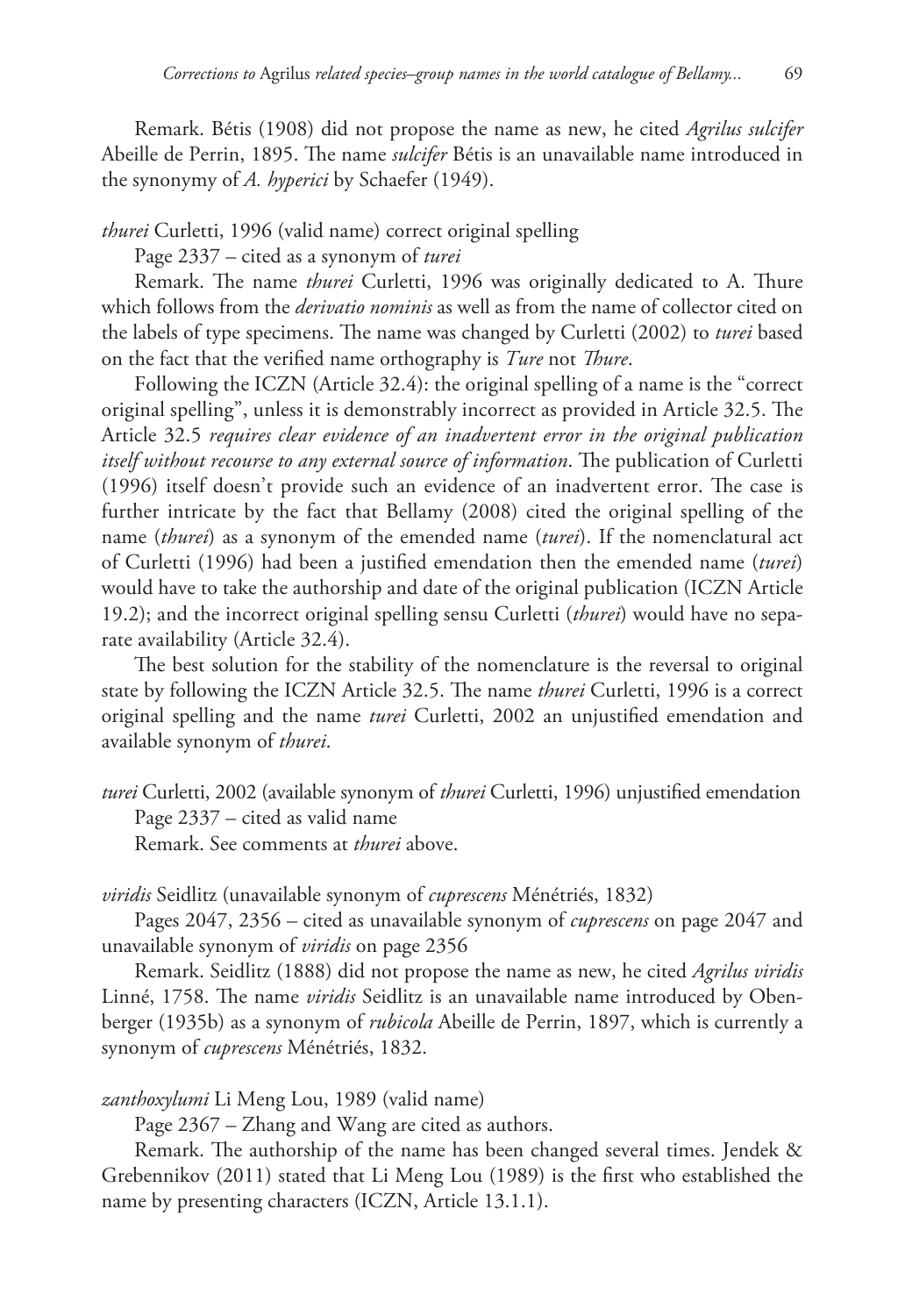## **Substitute names for primary homonyms in the genus** *Agrilus*

*lukesi* Obenberger, 1936b new substitute name

Remark. The name *modicus* Kerremans, 1892b is replaced by its synonym *lukesi* Obenberger, 1936b due to primary homonymy with *modicus* Solier, 1833 (recently in *Paragrilus*).

#### *thomsoni* Jendek new replacement name

Remark. The name is *impressipennis* Thomson, 1879 is replaced by a new replacement name *thomsoni* Jendek due to primary homonymy with *impressipennis* Uhler, 1855 (currently synonym of *fallax* Say, 1833).

Etymology: The name is patronymic and dedicated to Thomson.

*walkerianus* Jendek (*Aphanisticus*) new replacement name

Remark. The name *sulcicollis* Walker, 1858 (recently in *Aphanisticus*) is replaced by a new replacement name *walkerianus* Jendek due to primary homonymy with *sulcicollis*  Lacordaire, 1835.

Etymology: The name is patronymic and dedicated to Walker.

#### **Substitute name for secondary homonyms in the genus** *Agrilus*

*gola* Jendek new replacement name

Remark. The name *filiformis* Gory & Laporte, 1839 (originally proposed in *Agrilus*) is replaced by a new replacement name *gola* Jendek due to primary homonymy with *filiformis*  Herbst, 1801 (originally proposed in *Buprestis*; currently synonym of *viridis* Linné, 1758).

Etymology: The name is derived from the first two letters of the names Gory and Laporte.

#### **Acknowledgements**

Aleš Smetana and Yves Bousquet (both Ottawa, Canada) are sincerely acknowledged for consultation on several nomenclatural problems.

## **References**

- Abeille de Perrin E (1895) Buprestides paléarctiques réputés nouveaux. Annales de la Société Entomologique de France 64: 116–126.
- Abeille de Perrin E (1897) Notes sur les Buprestides paléarctiques (Suite). Revue d'Entomologie 16: 1–33.
- Baudon A (1960) Contribution à l'étude des Buprestides du Laos. Annales de la Faculté des Sciences de Saigon 1960: 217–233.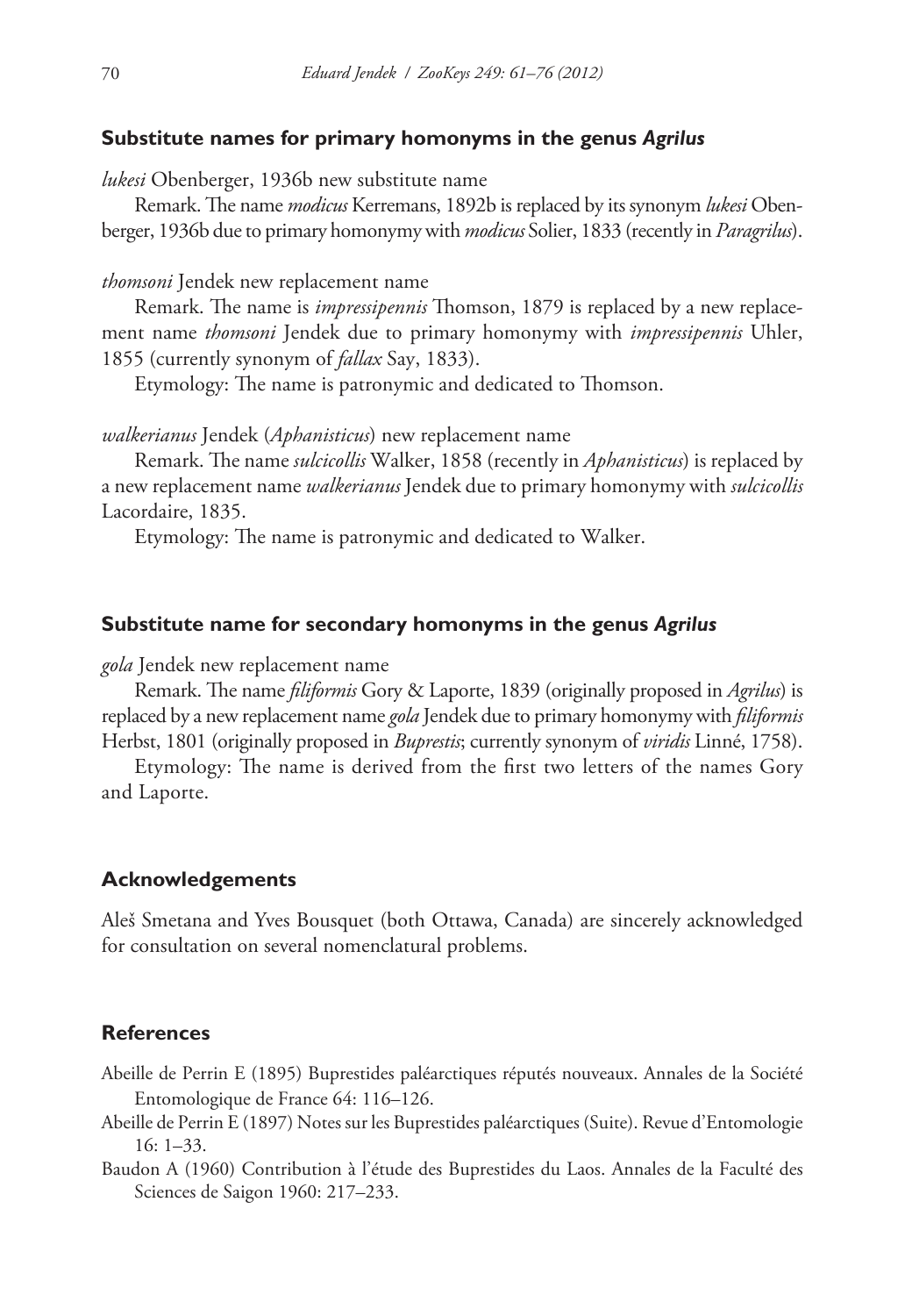- Bellamy CL (1999) Nomenclatural notes in Buprestidae (Coleoptera). Folia Heyrovskyana 7(1): 1–11.
- Bellamy CL (2008) A world catalogue and bibliography of the jewel beetles (Coleoptera: Buprestoidea). Volume 4, Agrilinae: Agrilina through Trachyini. Pensoft, Sofia, 1932–2684.

Bétis L (1908) Synopsis des Coléoptères du Var. Draguignan, Imprimerie Latil Freres, 971 pp.

Blackwelder RE (1944) Checklist of the coleopterous insects of Mexico, Central America, The West Indies, and South America. United States National Museum, Bulletin 185(2): 189–341.

- Blanchard F (1845) Histoire naturelle des insectes : leurs moeurs, leurs métamorphoses, et leur classification ou traite elementaire d'entomologie. Tome Second, F. Savy, Paris, 524 pp.
- Burmeister HCC (1872) Buprestidae Argentini, Uebersicht der Prachtkäfer des La Plata-Gebietes. Stettiner Entomologische Zeitung 33: 367–387.
- Chevrolat LAA (1838) Centurie de Buprestides. Silbermann's Revue Entomologique, Strasbourg and Paris, 5: 41–110.
- Cobos A (1964) Nuevas especies de Buprestidae (Coleoptera) de Nueva Guinea. Annali del Museo Civico di Storia Naturale di Genova 75: 197–212.
- Creutzer C (1799) Entomologische Versuche. Karl Schaumburg und Comp., Wien, 142 pp.
- Curletti G (1993) First contribution to the revision of the genus *Agrilus* of the Ethiopic region (Coleoptera, Buprestidae). Introduction – Checklist – First synonymies – New Subgenera. Lambillionea 93: 421–444.
- Curletti G (1996) Nuovi taxa Africani del gen. *Agrilus* Curtis, 1825. VI. (Coleoptera: Buprestidae). Elytron, Barcelona 10: 123–134.
- Curletti G (1998a) Nuovi *Agrilus* delle regioni Africane e delle penisola Arabica (Coleoptera, Buprestidae). Rivista Piemontese di Storia Naturale 19: 89–149.
- Curletti G (1998b) Notes on metatarsal morphology in the genus *Agrilus* and proposed redefinition of its subgenera in afrotropical region (Coleoptera Buprestidae). Bolletino della Società entomologica italiana 130(2): 125–134.
- Curletti G (2002) Contribution a la connaissance des Agrilini de Cote d'Ivoire (Coleoptera: Buprestidae). Lambillionea 102: 43–64.
- Descarpentries A, Villiers A (1963) Catalogue raisonné des Buprestidae d'Indochine. II. Agrilini, genre *Agrilus* (2e partie). Revue française d'Entomologie 30(2): 104–119.
- Dugès DE (1891) Descripcion de coleopteros indigenas. La Naturaleza Serie 2, 2: 1–38.
- Escalera MM de la (1914) Los Coleópteros de Marruecos. Trabajos del Museo Nacional de Ciencias Naturales, Madrid Serie Zoológica 11: 1–553.
- Eschscholtz JF (1822) Entomographien. Erste Lieferung. G. Reimer, Berlin, 128 pp.
- Fabricius JC (1775) Systema entomologiae, sistens insectorum classes, ordines, genera, species, adiectis synonymis, locis, descriptionibus, observationibus. Flensburgi et Lipsiae, Libraria Kortii, 832 pp.
- Fabricius JC (1792) Entomologia systematica emendata et aucta, secundum classes, ordines, genera, species adjectis synonimis, locis, observationibus, descriptionibus. Tom. I. Pars II, Hafniae, Christ. Gottl. Proft. 538 pp. [doi: 10.5962/bhl.title.36532](http://dx.doi.org/10.5962/bhl.title.36532)
- Fairmaire L (1889) Descriptions de Coléoptères de l'Indo-Chine. Annales de la Société Entomologique de France 6(8): 333–378.
- Fåhraeus OI (1851) [New buprestid taxa]. In: Boheman CH (Ed.) Insecta Caffrariae annis 1838–1845 a J. H. Wahlberg collecta, amici auxilio suffultus. Pars I. Fascic. II. Coleoptera. (Buprestides, Elaterides, Cebrionites, Rhipicerides, Cyphonides, Lycides, Lampy-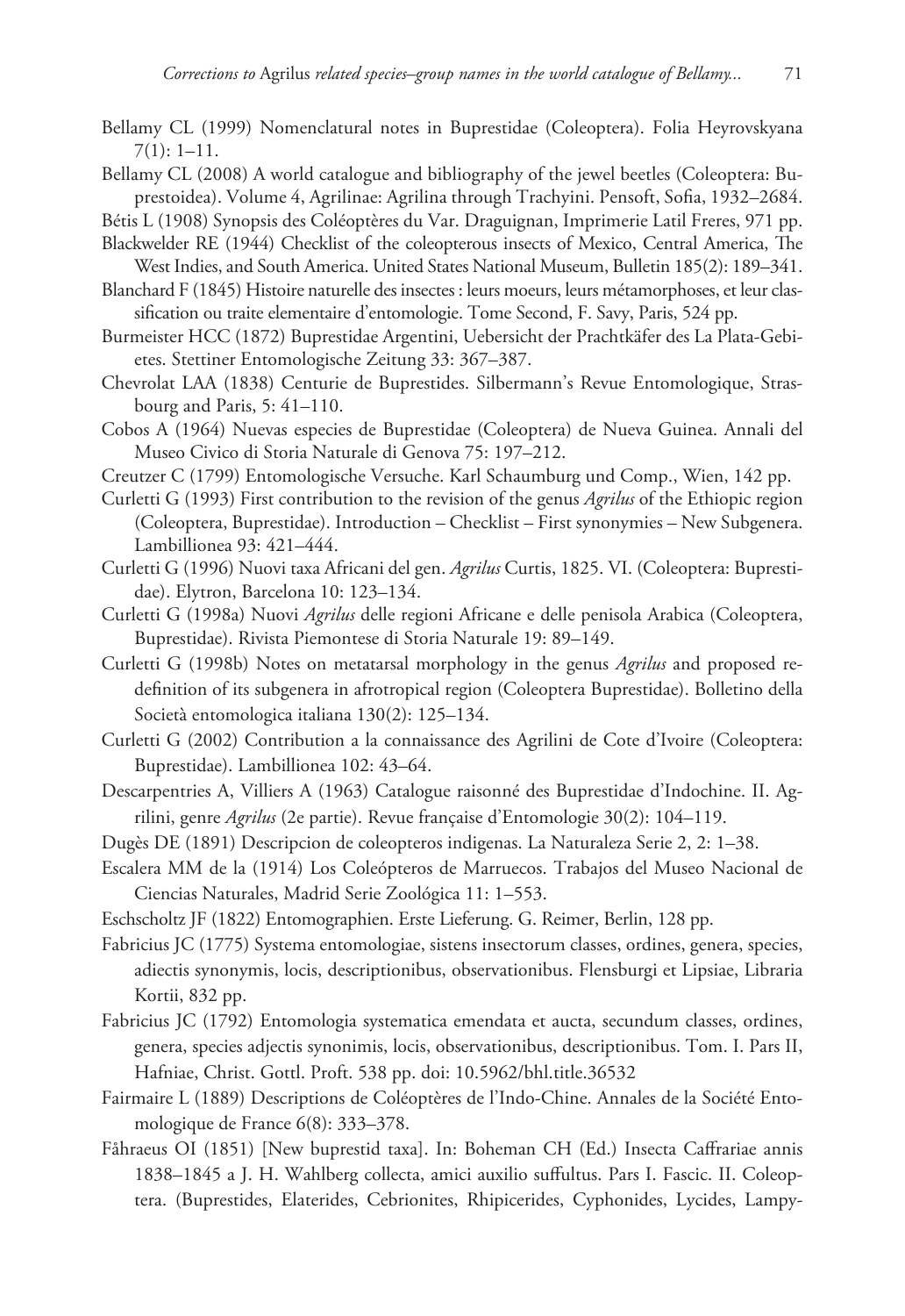rides, Telephorides, Malyrides, Clerii, Terediles, Ptiniores, Palpatores, Silphales, Histeres, Scaphidilia, Nitidulariae, Cryptophagidae, Byrrhii, Dermestini, Parnidae, Hydrophylidae) Holmiae, Norstedtiana, 299–374.

- Ferreira MC (1963) Catálogo dos Coleópteros de Moçambique. Revista de Entomologia de Moçambique 6(1): 1–532.
- Fisher WS (1928) A revision of the North American species of the buprestid beetles belonging to the genus *Agrilus*. Bulletin of the United States National Museum 145: 1–347. [doi:](http://dx.doi.org/10.5479/si.03629236.145.1) [10.5479/si.03629236.145.1](http://dx.doi.org/10.5479/si.03629236.145.1)
- Fisher WS (1929) New species of buprestid beetles from Costa Rica. Proceedings of the United States National Museum No. 2803, 76(6): 1–20.
- Fisher WS (1935) New species of Buprestidae from Java (Col.). Treubia 15(1): 27–48.
- Fleischer A (1934) Přehled brouků fauny Československé republiky. Zvláštní otisk z Časopisu Moravského Musea Zemského, ročník 25-27. Akciová Moravská knihtiskárna, Brno, 483 pp. [in Czech]
- Gory HL, Laporte de Castelnau FL (1839) Histoire naturelle et iconographie des insectes coléoptères, publiée par monographies séparées. Suite aux buprestides. Tome II, P. Duménil, Paris. [genera paged separately]
- Herbst JFW (1801) Natursystem aller bekannten in– und ausländischen Insekten, als eine Fortsetzung der Büffonschen Naturgeschichte. Der Käfer. Neunter Theil. Buchhandlung des Geh. Commerzien–Raths Bauti, Berlin, 344 pp.
- Horn GH (1891) The species of *Agrilus* of Boreal America. Transactions of the American Entomological Society 18: 277–366.
- ICZN (1999) International Code of Zoological Nomenclature. Fourth Edition, adopted by the International Union of Biological Sciences. International Trust for Zoological Nomenclature, London, 306 pp.
- Illiger JCW (1803) Verzeichniss der in Portugall einheimischen Käfer. Erste Lieferung. Magazin für Insektenkunde, Braunschweig 2: 186–258.
- Jendek E (2002a) Taxonomic and nomenclatural notes on *Agrilus suvorovi* Obenberger (Coleoptera: Buprestidae: Agrilinae). Zootaxa 52: 1–8.
- Jendek E (2002b) Nomenclatural and taxonomic notes on *Agrilus ater* (Linné), *A*. *biguttatus* (Fabricius) and *A. subauratus* Gebler (Coleoptera: Buprestidae: Agrilinae). Zootaxa 120: 1–12.
- Jendek E, Grebennikov V (2011) *Agrilus* (Coleoptera, Buprestidae) of East Asia. Prague, Jan Farkač, 362 pp.
- Kerremans C (1892a) Catalogue synonymique des Buprestides decrits de 1758 à 1890. Séance du 5 septembre 1891. Mémoires de la Société Entomologique de Belgique 1: 1–304.
- Kerremans C (1892b) Viaggio di Leonardo Fea in Birmania e regioni vicine. XLIX. Buprestides. Annali del Museo Civico di Storia Naturale di Genova Serie 2, 12(32): 809–832.
- Kerremans C (1895) Buprestides Indo–Malais. Deuxième partie. Annales de la Société Entomologique de Belgique 39: 192–224.
- Kerremans C (1898) Buprestides du Congo et des régions voisines. Annales de la Société Entomologique de Belgique 42: 271–329.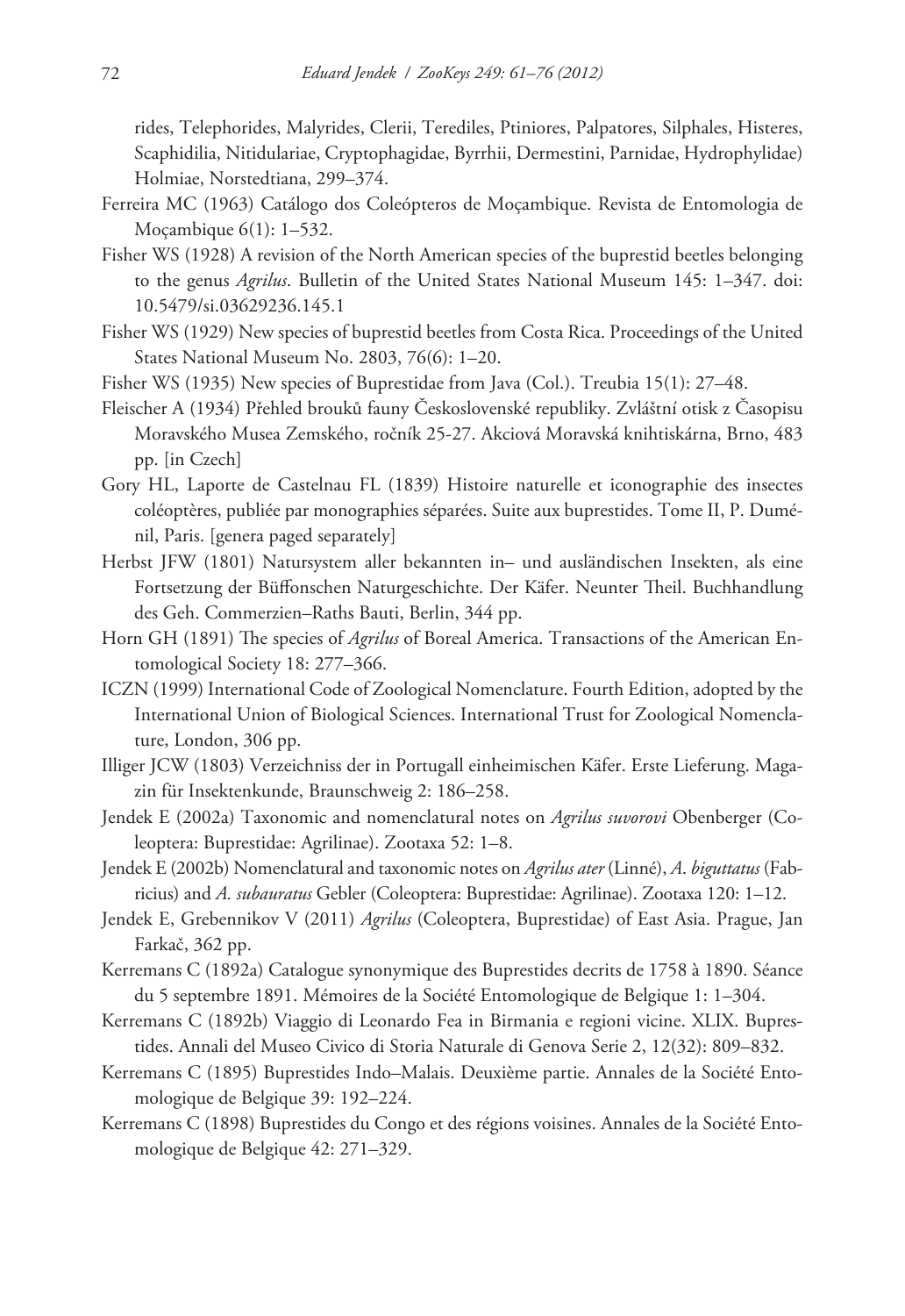- Kerremans C (1903) Coleoptera Serricornia. Fam. Buprestidae, Fasc. 12b, 12c, 12d. In: Wytsman P (Ed.) Genera Insectorum. Tome II, Fascicules XII–XIV. Verteneuil & Desmet, Bruxelles, 49–338.
- Kerremans C (1906) Buprestides recueillis par Mr. L. Fea dans l'Afrique occidentale. Annali del Museo Civico di Storia Naturale di Genova Serie 3, 2(42): 406–411.
- Kerremans C (1907) Buprestides de l'Est Africain allemand. Annales de la Société Entomologique de Belgique 51: 60–67.
- Kerremans C (1909) Catalogues raisonnés de la Faune Entomologique du Congo Belge. Coleoptera, fam. Buprestidae. Annales du Musée du Congo Belge Zool. ser. III, tome I, fasc. 2, 1–44.
- Kerremans C (1912) H. Sauter's Formosa–Ausbeute. Buprestiden. Archiv für Naturgeschichte 78, Abteilung A, Heft 7: 203–209.
- Kerremans C (1914) Buprestidae. In: Voyage de Ch. Alluad et R. Jeannel en Afrique orientale (1911–1912). Résultats scientifiques, Memoire No. 28, Coleoptera VI, Libraire A. Schulz, Paris, 207–246.
- Kiesenwetter H von (1857) Buprestidae, Eucnemidae, Bogen 1–11, Naturgeschichte der Insecten Deutschlands begonnen von Dr. W. F. Erichson, fortgesetzt von Prof. Dr. H. Schaum, Dr. G. Kraatz und H. v. Kiesenwetter. Erste Abtheilung Coleoptera. Vierter Band. Berlin, Nicolaische Verlagsbuchhandlung (G. Parthey), 1–178.
- Klug JCF (1825) Entomologiae Brasilianae specimen alterum, sistens insectorum coleopterorum nondum descriptorum centuriam. Nova Acta Physico–Medica Academiae Caesareae Leopoldino–Carolinae, Naturae curiosum, Bonnae Tomus duodecimus seu decadis secundae tomus secundus, 419–476.
- Lacordaire MT (1835) [The volume on Beetles]. In: Boisduval JBA, Lacordaire MT (Eds) Faune entomologique des environs de Paris, ou species général des insectes qui se trouvent dans un rayon de quinze a vingt lieues aux alentours de Paris. Tome premier. Méquignon– Marvis, Paris, 103–696.
- Lacordaire MT (1857) Histoire naturelle des insectes. Genera des coléoptères ou exposé méthodique de critique de tous les genres proposés jusqu'ici dans cet ordre d'insectes. Tome quatrième contenant les familles des buprestides, throscides, eucnémides, élatérides, cébrionides, cérophytides, rhipicérides, dascyllides, malacodermes, clérides, lyméxylones, cupésides, ptiniores, bostrichides et cissides. Libraire encyclopédique de Roret, Paris, 554 pp.
- Li Meng Lou (1989) *Agrilus zanthoxylumi*. In: Lou LM, Min CZ, Xin WP (Eds) Growth and pest control of Zanthoxylum bungeanum Maxim. Xi'an, Shaanxi Science & Technology Press, 60–63.
- Linné C von (1758) Systema naturae per regna tria naturae, secundum classes, ordines, genera, species, cum characteribus, differentiis, synonymis, locis. Editio decima, reformata. Holmiae, Impensis Direct. Laurentii Salvii, 824 pp. [doi: 10.5962/bhl.title.542](http://dx.doi.org/10.5962/bhl.title.542)
- Mannerheim CG von (1837) Enumeration des Buprestides, et description de quelques nouvelles espèces de cette tribu de la famille des Sternoxes, de la collection de M. Le Comte Mannerheim. Bulletin de la Société Impériale des Naturalistes de Moscou 10: 1–126.
- Ménétriés E (1832) Catalogue raissonné des objets de Zoologie recueillis dans un voyage au Caucase et jusqu'aux frontières actuelles de la Perse. L'Imprimerie de l'Académie Impériale des Sciences, St. Pétersbourg, 271 pp.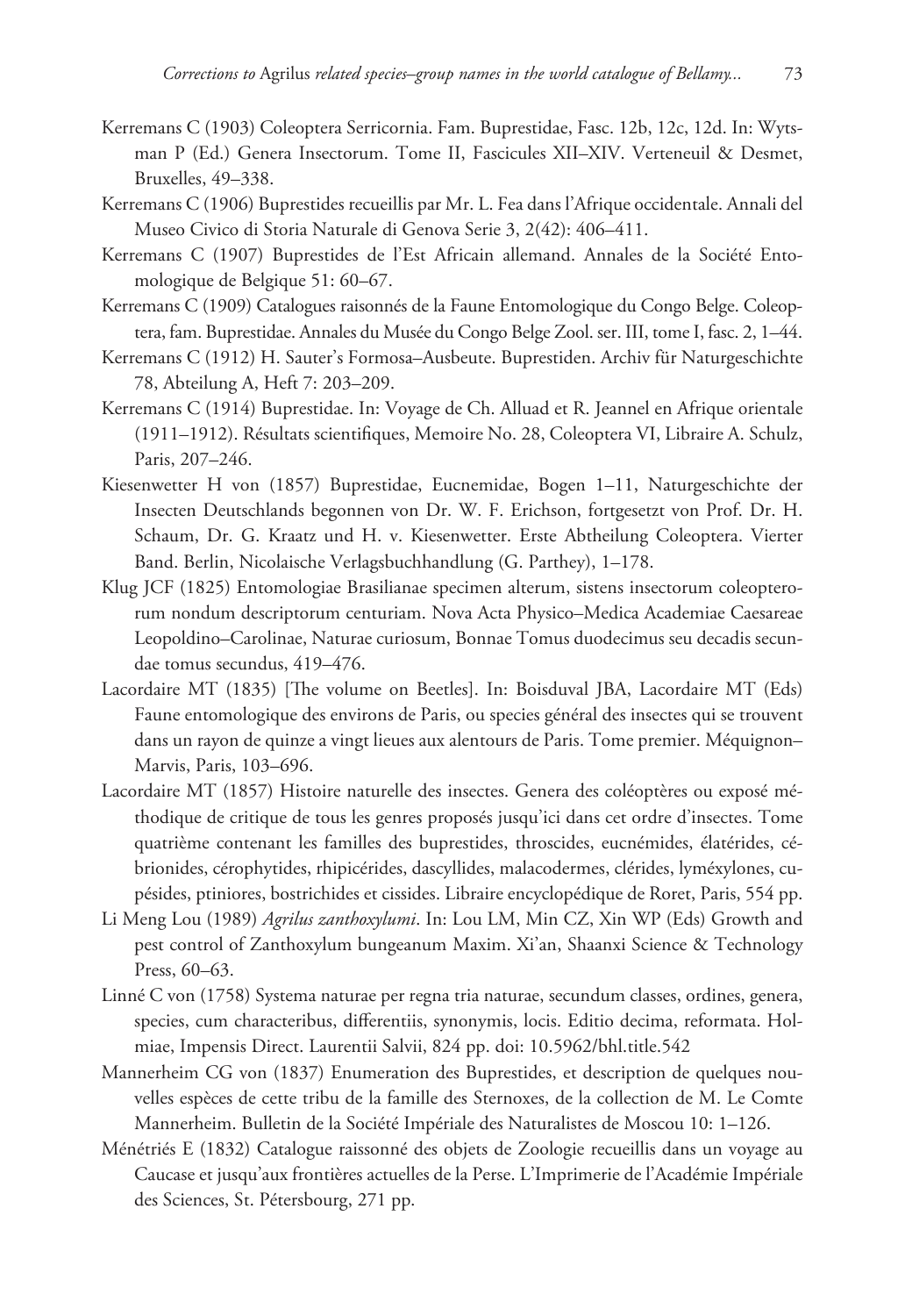- Moore Rodriguez T (1985) Aporte al conocimiento de los Buprestidos de Chile (Coleoptera– Buprestidae) Segunda Nota. Revista Chilena de Entomología 12: 113–139.
- Murria Beltrán F, Murria Beltrán Á (2007) Descripción de una nueva especie del género *Agrilus*  Curtis, 1825, de Espańa (Coleoptera, Buprestidae, Agrilinae). Boletin de la SEA, Sociedad Entomologica Aragonesa, Zaragoza No 40: 179–181.
- Obenberger J (1921) Buprestides nouveaux de Fernando Poo et de la Guinée espagnole. Trabajos del Museo Nacional de Ciencias Naturales, Madrid Serie Zoológia 45: 1–16.
- Obenberger J (1922) De novis Buprestidarum regionis palaearcticae speciebus II. Časopis Československé Společnosti Entomologické 19: 18–29, 66–71.
- Obenberger J (1923) Eine Serie neuer Buprestidenarten. Tijdschrift voor Entomologie 66: 1–32.
- Obenberger J. (1924) Symbolae ad specierum regionis palaearcticae Buprestidarum cognitionem. Jubilejní Sborník Československé Společnosti Entomologické 1924: 6–59.
- Obenberger J (1926) Buprestidae, p. 620–663, In: Winkler A (Ed) Catalogus Coleopterorum regionis palaearcticae. Pars 6, A. Winkler, Wien, 625–752.
- Obenberger J (1928) Sur les Buprestides recueillis par MM. Alluaud et Jeannel dans la region de Kilimandjaro (Col., Bupr.). Revise sbírky krasců, nalezených. Alluaudem a Jeannelem na Kilimandžaru. Acta Entomologica Musaei Nationalis Pragae 6: 3–28.
- Obenberger J (1931a) Agrilenstudien I. (Col. Bupr.). Entomologisches Nachrichtenblatt 5(3): 54–71.
- Obenberger J (1931b) Studien über die aethiopischen Buprestiden II. Folia Zoologica et Hydrobiologica 3(1): 84–127.
- Obenberger J (1933) Několik poznámek o krascích. Quelquues notes et rectification sur les Buprestides (Col.). Časopis Československé Společnosti Entomologické 30: 13–17.
- Obenberger J (1935a) De regionis aethiopicae speciebus generis Agrili novis (Col. Bupr.). Nové druhy krasců z rodu *Agrilus* z aethiopické oblasti (Col. Bupr.). Acta Entomologica Musaei Nationalis Pragae 13: 149–210.
- Obenberger J (1935b) Catalogue raisonné des Buprestides de Bulgarie. III Partie. Bulletin des Institutions Royales d'Histoire Naturelle, Sofia 8: 23–96.
- Obenberger J (1935c) Synonymia Agrilorum (Col. Bupr.) II. Časopis Československé Společnosti Entomologické 32: 121–121.
- Obenberger J (1935d) De regionis palaearcticae generis Agrili speciebus novis (Col. Bupr.). O nových palaearktických druzích krasců z rodu *Agrilus*. Časopis Československé Společnosti Entomologické 32: 161–171.
- Obenberger J (1935e) De generis Agrilis Africae speciebus novis (Col. Bupr.). Folia Zoologica et Hydrobiologica 8: 191–226.
- Obenberger J (1936a) Buprestidae V. In: Junk W, Schenkling S (Eds) Coleopterorum Catalogus, Volumen XIII, Pars 152, Verlag für Naturwissenschaften, W. Junk, Gravenhage, 935–1246.
- Obenberger J (1936b) De speciebus novis palaearcticis generis *Agrilus* (Col. Bupr.). Nové palaearktické druhy rodu Agrilus (Col. Bupr.). Časopis Československé Společnosti Entomologické 33: 104–118.
- Obenberger J (1936c) Synonymia Agrilorum (Col. Bupr.) II. Časopis Československé Společnosti Entomologické 33: 91–92.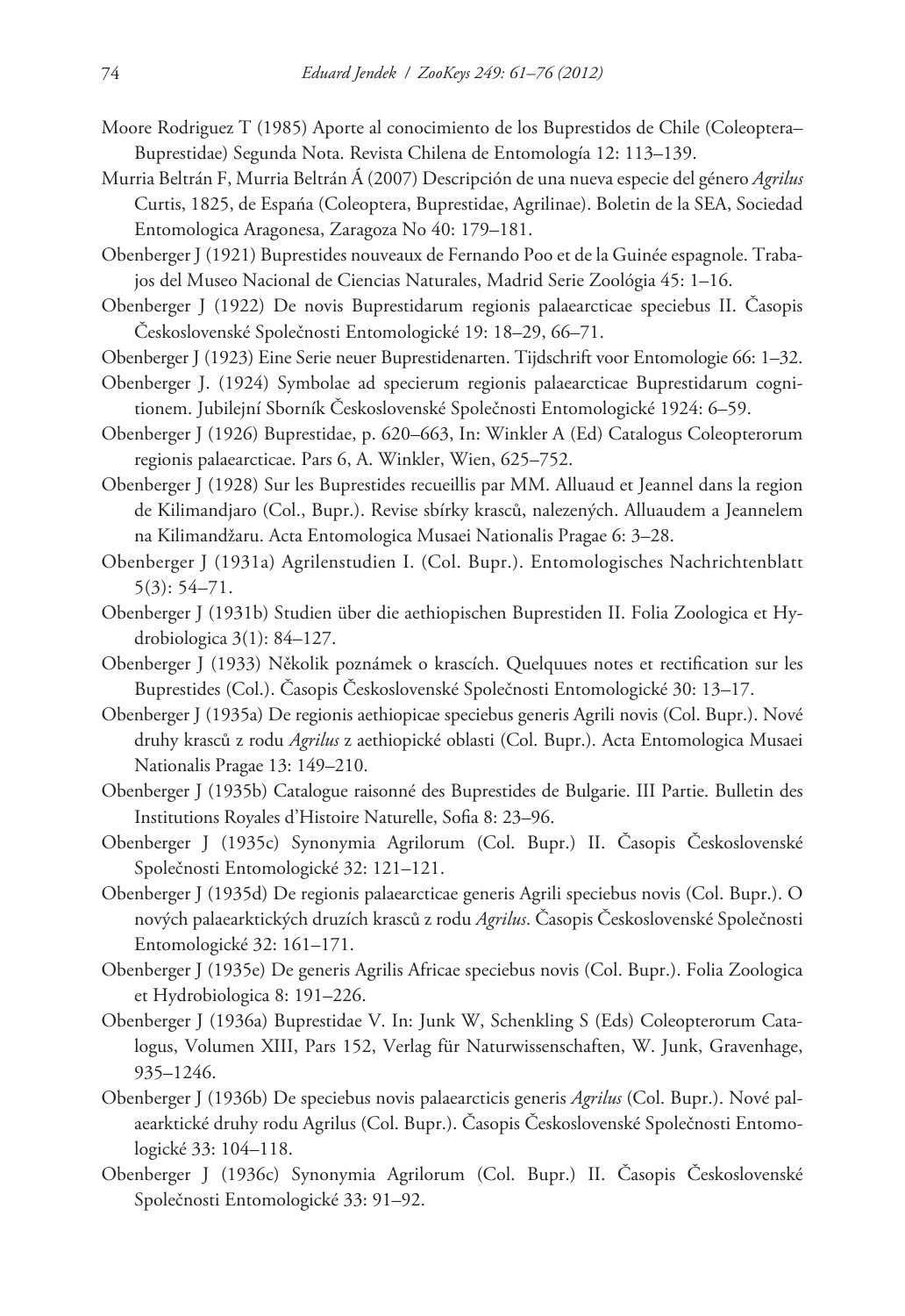- Olivier AG (1790a) Encyclopedie méthodique. Histoire naturelle. Insectes. Tome cinquieme. Part 1, Paris, Panckoucke, 1–368.
- Olivier AG (1790b) Entomologie, ou histoire naturelle des insectes, avec leurs caractères génériques et spécifiques, leur description, leur synonymie, et leur figure enluminée. Coléoptères. Tome second. Paris, De l'Imprimiere de Baudouin, Imprimeur de l'Assemblée Nationale, Genera No. 9–33. [paged separately]
- Panzer GWF (1806) Fauna Insectorum Germaniae initia oder Deutschlands Insecten. Heft 101, Nürnberg, Felsecker, 24 pp.
- Ratzeburg JTC (1837) Die Forst–Insecten oder Abbildung und Beschreibung der in den Wäldern Preussens und der Nachbarstaaten als schädlich oder nützlich bekannt gewordenen Insekten. In systematischer Folge und mit besonderer Rücksicht auf die Vertilgung der Schädlichen. Erster Theil. Die Käfer. Berlin, Nicolai Buchhandlung, Druckerei der Königlichen Akademie der Wissenschaften, 202 pp.
- Saunders E (1871) Catalogus Buprestidarum Synonymicus et Systematicus. London, E. W. Janson, 171 pp.
- Say T (1825) Descriptions of new American species of the genera *Buprestis*, *Trachys* and *Elater*. Annals of the Lyceum of New York 1, 249–268.
- Say T (1833) Descriptions of new species of North American insects, and observations on some of the species already described. New Harmony, Indiana, 58–73.
- Schaefer L (1946) Formes nouvelles de Buprestides. Bulletin mensuel de la Société Linnéenne de Lyon 6: 71–73.
- Schaefer L (1949) Les Buprestides de France. Tableaux analytiques des Coléoptères de la faune franco–rhénane. France, Rhénane, Belgique, Hollande, Valais, Corse. Famille LVI. Miscellanea Entomologica Supplément, 511 pp, 28 pls.
- Schilsky FJ (1888) Beitrag zur Kenntnis der deutschen Käferfauna. Deutsche Entomologische Zeitschrift 32: 177–190.
- Schönherr CJ (1817) Synonymia Insectorum, oder Versuch einer Synonymie aller bisher bekannten Insecten; nach Fabricii Systema Eleutheratorum etc. geordnet. Eleutherata oder Käfer. Erster Band. Dritter Theil. Hispa – Molorchus. Upsala, Em. Bruzelius, 506 pp.
- Seidlitz GCM (1888) Fauna Transsylvanica. Die Kaefer (Coleoptera) Siebenbürgens. 1.–2. Lieferung, Königsberg, Hartungsche Verlagsdruckerei, I–XL [introduction and families] + 1–48 [genera] + 1–240 [species] pp.
- Solier AJJ (1833) Essai sur les Buprestides. Annales de la Société Entomologique de France 2: 261–316.
- Théry A (1910) Voyage de M. Ch. Alluaud au Soudan Égyptien (Nil Bleu) (1905–1906). Buprestidae (Col.). Annales de la Société Entomologique de France 79(3): 370–376.
- Théry A (1925) Wissenschaftliche Ergebnisse der Bearbeitung der Coleopteren–Sammlung von Franklin Müller (Beitrag II). Buprestides. Entomologische Mitteilungen 14(2): 162–165.
- Théry A (1927) Buprestides de la Somalie Italienne récolts par le Marquis Patrizi. Annali del Museo Civico di Storia Naturale di Genova 52: 239–245.
- Théry A (1930) Études sur les Buprestides de l'Afrique du nord. Mémoires de la Société des Sciences Naturelles du Maroc 19 (1928): 1–586.
- Théry A (1934) Contributions a l'étude de la faune de Mozambique. Voyage de M. P. Lesne (1928–1929). 15e note, Coléoptères, Buprestides. Memórias e Estudos do Museu Zoológico de Universidade de Coimbra (1) 77: 1–31.